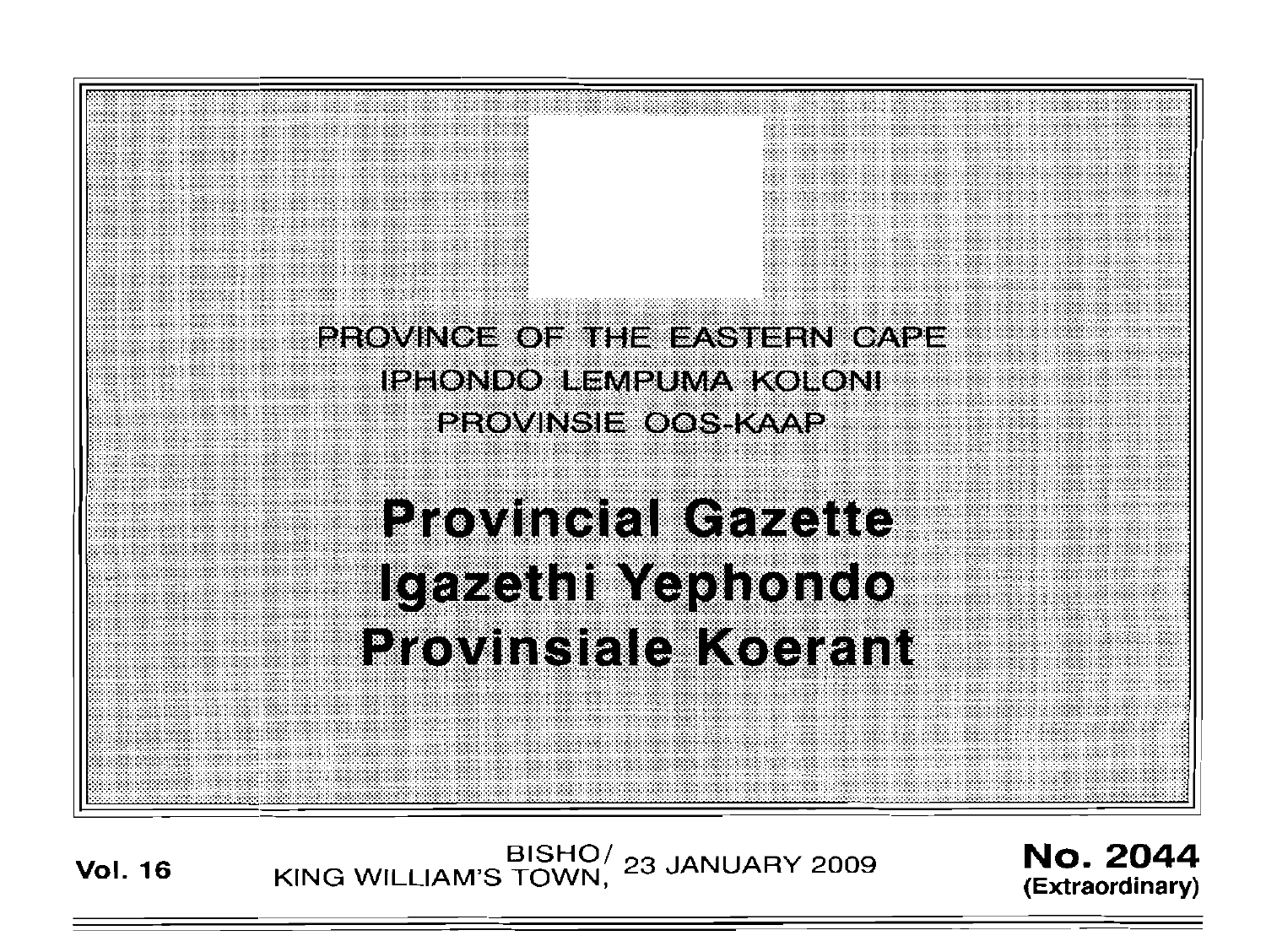|     | <b>CONTENTS • INHOUD</b> |             |                |
|-----|--------------------------|-------------|----------------|
| No. |                          | Page<br>No. | Gazette<br>No. |
|     | <b>GENERAL NOTICES</b>   |             |                |
| 15  |                          | з           | 2044           |
| 16  |                          | 8           | 2044           |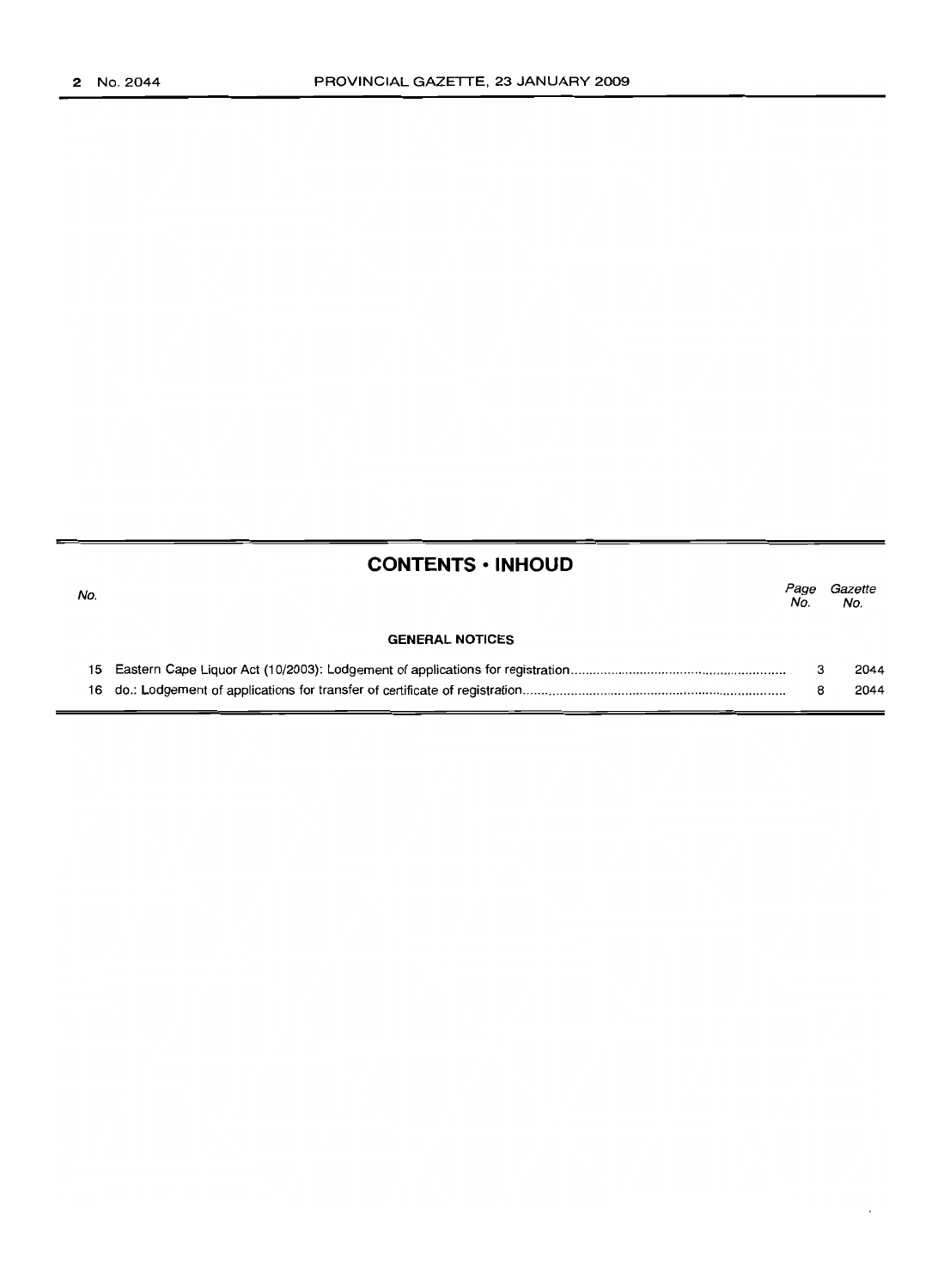# **GENERAL NOTICE**

# **NOTICE 15 OF 2009**

### EASTERN CAPE LIQUOR ACT, 2003 (Act No.1 0 of 2003) NOTICE OF LODGEMENT OF APPLICATIONS FOR REGISTRATION

Notice is hereby given that the applications for registration, particulars of which appear in the Schedule hereunder, have been lodged with the Board.

Interested parties rnay, free of charge, inspect any application which appears in the Schedule hereunder and may within twenty one days of this notice, lodge with the Board written representations in support of, or written objections.

#### THEMBI ZONO - GXOYIYA EASTERN CAPE UQUOR BOARD 13January 2008

#### **SCHEDULE**

| 1                                                   |                  | 2                                   | 3                                  | 4                                                                                             | 5                                                                          |
|-----------------------------------------------------|------------------|-------------------------------------|------------------------------------|-----------------------------------------------------------------------------------------------|----------------------------------------------------------------------------|
| Application<br>Name and<br>Number<br>number of Ward |                  | Kind of registration<br>applied for | Kind of liquor<br>to be sold       | Name under which business is to<br>be conducted and particulars of<br>the erf, street or farm |                                                                            |
| 1.                                                  | ECP 15941        | Ward 1 Inkwanca<br>Municipality     | Consumption on and<br>off premises | All kinds                                                                                     | Thulalamntwana Tavern, 268<br>Thando Street, Nomonde Location.<br>Molteno  |
| 2.                                                  | ECP 15942        | Ward 12<br>Nkonkobe<br>Municipality | Consumption off<br>premises        | <b>All Kinds</b>                                                                              | Sigcobile Tavern, Msobomvu<br>Location, Alice                              |
| 3                                                   | ECP15943         | Ward 11<br>Nkonkobe<br>Municipality | Consumption on and<br>off premises | All Kinds                                                                                     | Siphiwe's Tavern, Upper Ncera<br>Location, Alice                           |
| 4.                                                  | <b>ECP 15944</b> | Ward 3 Amahlathi<br>Municipality    | Consumption on and<br>off premises | <b>All Kinds</b>                                                                              | zama Tavern, Upper Gxulu<br>Si<br>Location, Keiskamahoek                   |
| 5.                                                  | ECP 15945        | Ward 12<br>Nggushwa<br>Municipality | Consumption on and<br>off premises | All Kinds                                                                                     | Khulani Tavern, Mgababa Location,<br>Peddie                                |
| 6.                                                  | ECP 15946        | Ward 5 NMMM                         | Consumption on and<br>off premises | All Kinds                                                                                     | Phola Park HLA, 101 Hlalane<br>Shaks, Motherwell, N.U.9, Port<br>Elizabeth |
| 7.                                                  | <b>ECP 15947</b> | Ward 9 Ngqushwa<br>Municipality     | Consumption on and<br>off premises | All Kinds                                                                                     | Kwa-Sbesh's Tavern, Woodlands<br>Location, Peddie                          |
| 8.                                                  | <b>ECP 15948</b> | Ward 9 Makana<br>Municipality       | Consumption on and<br>off premises | All Kinds                                                                                     | Ntombebongo Shebeen, 22   Street,<br>Fingo Location, Grahamstown           |
| 9.                                                  | <b>ECP 15949</b> | Ward 11<br>Ngqushwa<br>Municipality | Consumption on and<br>off premises | All Kinds                                                                                     | Mxo's Tavern, ERF 239 Hamburg,<br>Peddie                                   |
| 10.                                                 | ECP 15950        | Ward 11<br>Ngqushwa<br>Municipality | Consumption on and<br>off premises | All Kinds                                                                                     | Little Creek's Tavern, Bingqala<br>Location, Peddie                        |
| 11.                                                 | ECP 15951        | Ward 7 Ndlambe<br>Municipality      | Consumption on and<br>off premises | All Kinds                                                                                     | Settlers Park Association, ERF<br>4353. Port Afred                         |
| 12.                                                 | <b>ECP 15952</b> | Ward 5 Nkonkobe<br>Municipality     | Consumption on and<br>off premises | All Kinds                                                                                     | Ali Liquors, ERF 3957 Hillcrest,<br>Alice                                  |
| 13.                                                 | ECP 15953        | Ward 6 Nkonkobe<br>Municipality     | Consumption on and<br>off premises | All Kinds                                                                                     | Kwa Stamper Tavern, Ntselamanzi<br>Township, Alice                         |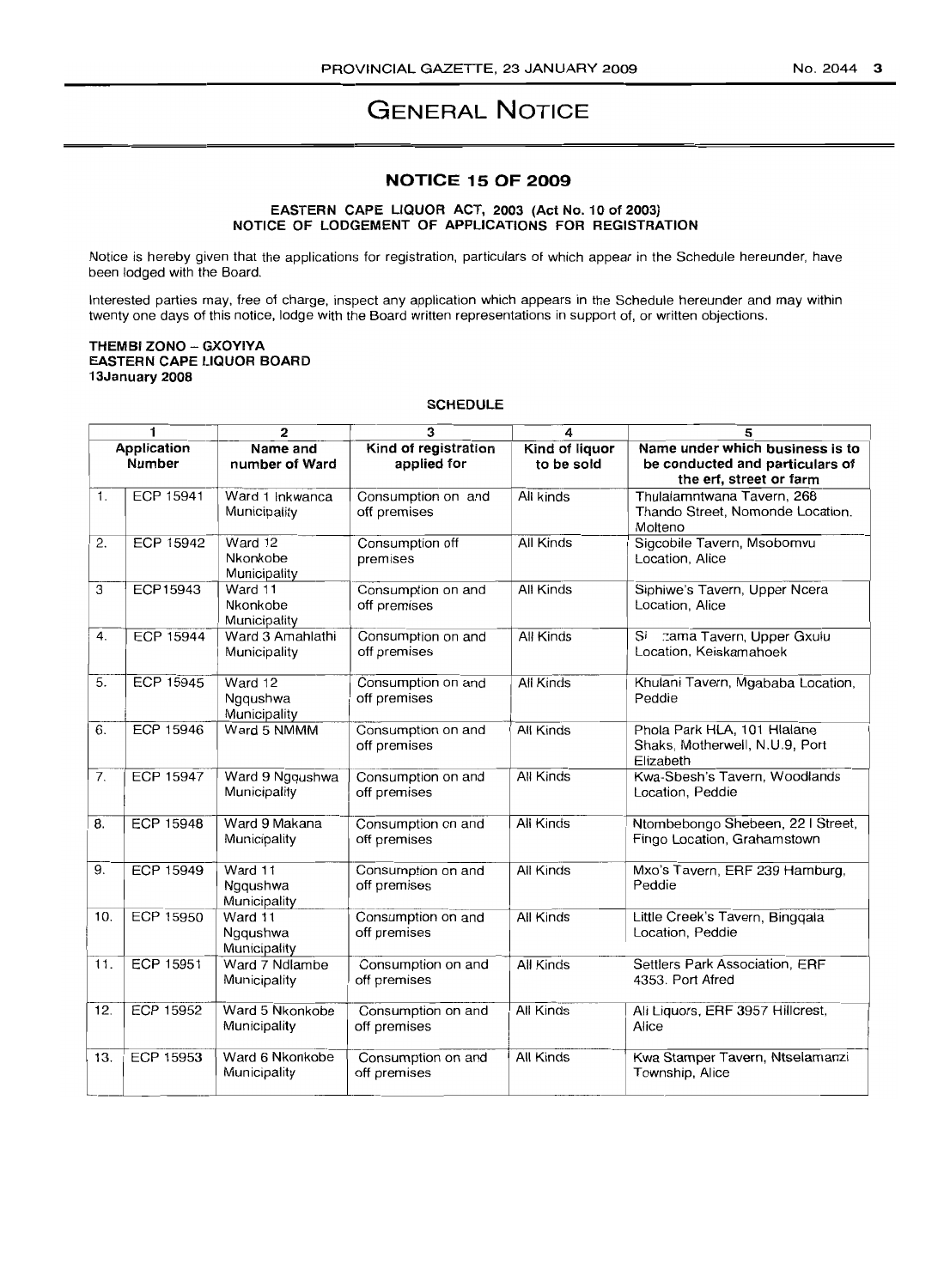| 14. | ECP 15954        | Ward 6 Nkonkobe<br>Municipality               | Consumption on and<br>off premises | All Kinds        | Ekuphumleni Tavern, 4528<br>Ntselamanzi Location,                               |
|-----|------------------|-----------------------------------------------|------------------------------------|------------------|---------------------------------------------------------------------------------|
| 15. | ECP 15955        | Ward 20<br>Nkonkobe<br>Municipality           | Consumption on and<br>off premises | All Kinds        | Kwa Trevor's Shebeen, Newabem<br>Location, Alice                                |
| 16. | ECP 15956        | Ward 1 Engcobo<br>Municipality                | Consumption on and<br>off premises | All Kinds        | Makukhanye's Tavern, Qengqeleka<br>Kunene, Tora Admin Area, Engcobo             |
| 17. | ECP 15957        | Ward 1 Engcobo<br>Municipality                | Consumption on and<br>off premises | All Kinds        | Thek's Tavern, Qengqeleka<br>Kunene, Tora Admin Area, Engcobo                   |
| 18. | <b>ECP 15958</b> | Ward 1 Engcobo<br>Municipality                | Consumption on and<br>off premises | All Kinds        | Zonke Tavern, Tora Admin Area,<br>Engcobo                                       |
| 19. | ECP 15959        | Ward 1 Engcobo<br>Municipality                | Consumption on and<br>off premises | All Kinds        | Sis Gcok's Tavern, Qengqeleka<br>Kunene, Tora Admin Area,<br>Engcobo            |
| 20. | ECP 15960        | Ward 1 Engcobo<br>Municipality                | Consumption on and<br>off premises | <b>All Kinds</b> | Nokuphila Tavern, Tora Admin Area,<br>Engcobo                                   |
| 21  | ECP 15961        | Ward 21 NMMM                                  | Consumption on and<br>off premises | All Kinds        | Elvis Tavern, 1814 Mandela Village,<br>Daku Road, KwaZakhele, Port<br>Elizabeth |
| 22. | ECP 15962        | Ward 31 KSD                                   | Consumption on and<br>off premises | All Kinds        | Zonwabise Tavern, Mazizini<br>Location, Zimbane Admin Area,<br>Umtata           |
| 23. | ECP 15963        | Ward 20 Ingquza<br>Hill Local                 | Consumption on and<br>off premises | All Kinds        | Zidlekhaya Tavern, Dubana Admin<br>Area, Lusikisiki                             |
| 24  | ECP 15964        | Ward 8 Kouga<br>Municipality                  | Consumption on<br>premises         | All Kinds        | John Dory's, ERF 76 Diaz Road,<br>Jeffrey's Bay                                 |
| 25. | ECP 15965        | Ward 11Port St<br>Johns Municipality          | Consumption on and<br>off premises | All Kinds        | Masincedane Tavern, Mtambalala<br>Admin Area, Lusikisiki                        |
| 26. | ECP 15966        | Ward 16<br>Umzimvubu Local<br>Municipality    | Consumption on and<br>off premises | All Kinds        | Tamie's Tavern, Mzimvubu Admin<br>Area, Silvercity, Mount Frere                 |
| 27. | ECP 15967        | Ward 21 Mnquma<br>Municipality                | Consumption on and<br>off premises | All Kinds        | Zingi's Tavern, Madokisini Location,<br>Qora Admin area, Idutywa                |
| 28  | <b>ECP 15968</b> | Ward 15 Ingquza<br>Hill Local<br>Municipality | Consumption on and<br>off premises | All Kinds        | Ntsontso Bangene Tavern,<br>Madikane Location, Xura Admin<br>Area, Lusikisiki   |
| 29. | ECP 15969        | Ward 5 Mnguma<br>Municipality                 | Consumption on and<br>off premises | All Kinds        | Matshezi's tavern, ERF 2276, Cuba<br>Location, Butterworth                      |
| 30. | ECP 15970        | Ward 11 Lukhanji<br>Municipality              | Consumption on and<br>off premises | All Kinds        | Mawethu's Tavern, AA 31 Madakeni<br>Location, Sada Township,<br>Whittlesea      |
| 31  | <b>ECP 15971</b> | Ward 25 Lukhanji<br>Municipality              | Consumption on and<br>off premises | <b>All Kinds</b> | Ayabulela's Tavern, 5337,<br>Kululekweni Location, Queenstown                   |
| 32  | ECP 15972        | Ward 2 Elundini<br>Municipality               | Consumption on and<br>off premises | <b>All Kinds</b> | Masakhane Tavern, 1756 Mandela<br>Park, Ugie                                    |
| 33. | ECP 15973        | Ward 2. Maletswai<br>Local Municipality       | Consumption on and<br>off premises | All Kinds        | Hillside tavern, 8216 Joe Gqabi,<br><b>Aliwal North</b>                         |
| 34  | <b>ECP 15974</b> | Ward 4 Senqu<br>Municipality                  | Consumption on and<br>off premises | All Kinds        | Chocolate City, Hillside Location,<br>Blekana, Sterkspruit                      |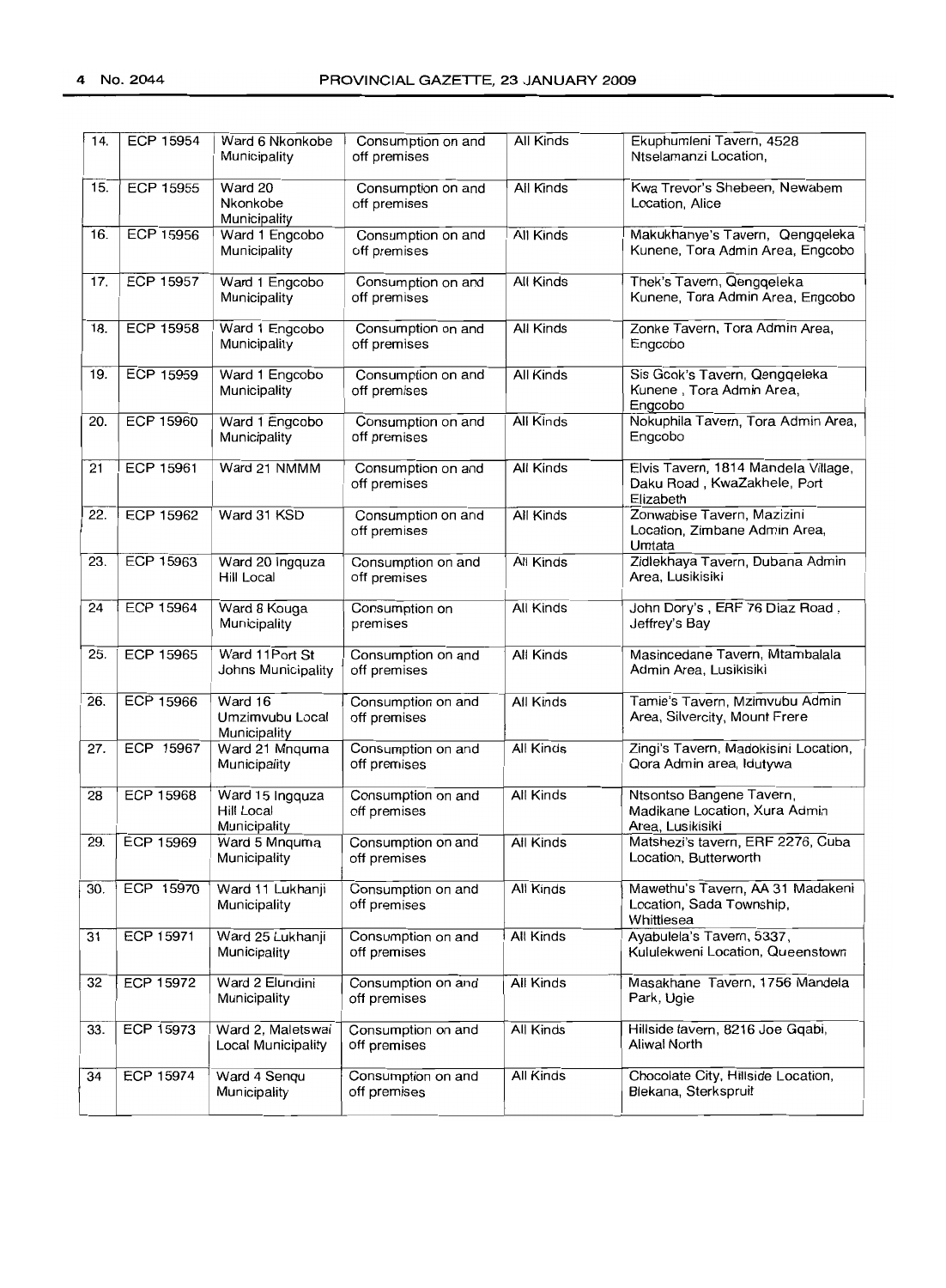| <b>ECP 15976</b><br>36.<br>Ward 6 Senqu<br>Consumption on and<br>One Four Seven Tavern, Umlamli<br>All Kinds<br>Municipality<br>off premises<br>Village, Sterkspruit<br>37.<br><b>ECP 15977</b><br>Ward 8 Senqu<br>All Kinds<br>Consumption on and<br>Manyukunyuku Tavern, Mokhesi<br>Municipality<br>off premises<br>Vill, Sterkspruit<br><b>ECP 15978</b><br>38<br>Ward 6 Senqu<br>All Kinds<br>Consumption on and<br>Mkhulu's Tavern, Majuba Village,<br>Municipality<br>off premises<br>Sterkspruit<br>ECP 15979<br>39.<br>Ward 4 Aliwal<br>All Kinds<br>Consumption on and<br>Mzwabantu Tavern, ERF 233 Phola<br>North<br>off premises<br>Park, Aliwal North<br><b>ECP 15980</b><br>40.<br>Ward 2 Maletswai<br>All Kinds<br>Consumption on<br>Indulge Latte, Sommersetstreet 1<br><b>Aliwal North</b><br>Municipality<br>premises<br>ECP 15981<br>41<br>Ward 11 Senqu<br>Consumption on and<br>All Kinds<br>New Village Pub, Dubinkonzo<br>Municipality<br>off premises<br>Village, Herschel<br><b>ECP 15982</b><br>42<br>Ward 11 Elundini<br>Consumption on and<br>All Kinds<br>Nyathini Tavern, Tinana Admin<br>Municipality<br>off premises<br>Area, Mount Fletcher<br>ECP 15983<br><b>All Kinds</b><br>43<br>Ward 4 Lukhanji<br>Consumption on and<br>Sno's tavern, 8349 Mabuyaze,<br>Municipality<br>off premises<br>Ezibeleni |  |
|------------------------------------------------------------------------------------------------------------------------------------------------------------------------------------------------------------------------------------------------------------------------------------------------------------------------------------------------------------------------------------------------------------------------------------------------------------------------------------------------------------------------------------------------------------------------------------------------------------------------------------------------------------------------------------------------------------------------------------------------------------------------------------------------------------------------------------------------------------------------------------------------------------------------------------------------------------------------------------------------------------------------------------------------------------------------------------------------------------------------------------------------------------------------------------------------------------------------------------------------------------------------------------------------------------------------------------------|--|
|                                                                                                                                                                                                                                                                                                                                                                                                                                                                                                                                                                                                                                                                                                                                                                                                                                                                                                                                                                                                                                                                                                                                                                                                                                                                                                                                          |  |
|                                                                                                                                                                                                                                                                                                                                                                                                                                                                                                                                                                                                                                                                                                                                                                                                                                                                                                                                                                                                                                                                                                                                                                                                                                                                                                                                          |  |
|                                                                                                                                                                                                                                                                                                                                                                                                                                                                                                                                                                                                                                                                                                                                                                                                                                                                                                                                                                                                                                                                                                                                                                                                                                                                                                                                          |  |
|                                                                                                                                                                                                                                                                                                                                                                                                                                                                                                                                                                                                                                                                                                                                                                                                                                                                                                                                                                                                                                                                                                                                                                                                                                                                                                                                          |  |
|                                                                                                                                                                                                                                                                                                                                                                                                                                                                                                                                                                                                                                                                                                                                                                                                                                                                                                                                                                                                                                                                                                                                                                                                                                                                                                                                          |  |
|                                                                                                                                                                                                                                                                                                                                                                                                                                                                                                                                                                                                                                                                                                                                                                                                                                                                                                                                                                                                                                                                                                                                                                                                                                                                                                                                          |  |
|                                                                                                                                                                                                                                                                                                                                                                                                                                                                                                                                                                                                                                                                                                                                                                                                                                                                                                                                                                                                                                                                                                                                                                                                                                                                                                                                          |  |
|                                                                                                                                                                                                                                                                                                                                                                                                                                                                                                                                                                                                                                                                                                                                                                                                                                                                                                                                                                                                                                                                                                                                                                                                                                                                                                                                          |  |
| 44<br><b>ECP 15984</b><br>Ward 7<br>Consumption on and<br>All Kinds<br>Atonwaba's tavern, Qoqodala,<br>Emalahleni<br>off premises<br>Kwamfene, Lady Frere<br>Municipality                                                                                                                                                                                                                                                                                                                                                                                                                                                                                                                                                                                                                                                                                                                                                                                                                                                                                                                                                                                                                                                                                                                                                                |  |
| 45<br>ECP 15985<br>Ward 8<br>All Kinds<br>Consumption on and<br>Siphamandla Nkosi Tavern,<br>Emalahleni<br>off premises<br>Mgqukwebe Agnes Rest Village,<br>Lady Frere<br>Municipality                                                                                                                                                                                                                                                                                                                                                                                                                                                                                                                                                                                                                                                                                                                                                                                                                                                                                                                                                                                                                                                                                                                                                   |  |
| 46<br>ECP 15986<br>All Kinds<br>Kwa Nokwanda Tavern, Emabheleni<br>Ward 11 Lukhanji<br>Consumption on and<br>Municipality<br>off premises<br>Village, Whittlesea                                                                                                                                                                                                                                                                                                                                                                                                                                                                                                                                                                                                                                                                                                                                                                                                                                                                                                                                                                                                                                                                                                                                                                         |  |
| ECP 15987<br>47<br>Ward 23 Mngurna<br>All Kinds<br>Consumption on and<br>Noluthando's Tavern, Thekokona<br>Admin Area, Centane<br>Municipality<br>off premises                                                                                                                                                                                                                                                                                                                                                                                                                                                                                                                                                                                                                                                                                                                                                                                                                                                                                                                                                                                                                                                                                                                                                                           |  |
| 48<br><b>ECP 15988</b><br>Ward 40 NMMM<br>Consumption on and<br>All Kinds<br>Mike's Place Tavern, 74 May<br>off premises<br>Avenue, Keyga, Greenbushes, Port<br>Elizabeth                                                                                                                                                                                                                                                                                                                                                                                                                                                                                                                                                                                                                                                                                                                                                                                                                                                                                                                                                                                                                                                                                                                                                                |  |
| ECP 15989<br>49<br>Ward 4 Mnquma<br>All Kinds<br>Tshisampama, TThekokona Admin<br>Consumption on and<br>Municipality<br>off premises<br>Area, Centane                                                                                                                                                                                                                                                                                                                                                                                                                                                                                                                                                                                                                                                                                                                                                                                                                                                                                                                                                                                                                                                                                                                                                                                    |  |
| <b>ECP 15990</b><br>50.<br>All Kinds<br>Ward 11<br>Consumption on and<br>Ntsikie's tavern, Wesley Location,<br>off premises<br>Peddie<br>Ngqushwa<br>Municipality                                                                                                                                                                                                                                                                                                                                                                                                                                                                                                                                                                                                                                                                                                                                                                                                                                                                                                                                                                                                                                                                                                                                                                        |  |
| Ward 23 Mnqurna<br>51.<br>ECP 15991<br>Consumption on and<br>All Kinds<br>Vege's Tavern, Thekokona Admin<br>Municipality<br>off premises<br>Area, Centane                                                                                                                                                                                                                                                                                                                                                                                                                                                                                                                                                                                                                                                                                                                                                                                                                                                                                                                                                                                                                                                                                                                                                                                |  |
| ECP 15992<br>52<br>Ward 4 Great Kei<br>All Kinds<br>Consumption on and<br>Thuli's Tavern, Gwaba Location,<br>Municipality<br>off premises<br>Kwelerha, East London                                                                                                                                                                                                                                                                                                                                                                                                                                                                                                                                                                                                                                                                                                                                                                                                                                                                                                                                                                                                                                                                                                                                                                       |  |
| ECP 15993<br>53<br>Ward 29 NMMM<br>All Kinds<br>B.A & Sons, 5 Mtshakaza Street,<br>Consumption on and<br>off premises<br>Zwide, Port Elizabeth                                                                                                                                                                                                                                                                                                                                                                                                                                                                                                                                                                                                                                                                                                                                                                                                                                                                                                                                                                                                                                                                                                                                                                                           |  |
| 54<br>ECP 15994<br>Ward 14<br>All Kinds<br>Consumption on and<br>Kwa Ma- M, Mandileni Admin Area,<br>Umzimyubu<br>off premises<br>Mount Frere<br>Municipality                                                                                                                                                                                                                                                                                                                                                                                                                                                                                                                                                                                                                                                                                                                                                                                                                                                                                                                                                                                                                                                                                                                                                                            |  |
| ECP 15995<br>55.<br>Ward 17 Alfred<br>Consumption on and<br>All Kinds<br>Gasa Tavern, Mgubo Admin Area,<br>off premises<br>Nzo Municipality<br>Matatiele                                                                                                                                                                                                                                                                                                                                                                                                                                                                                                                                                                                                                                                                                                                                                                                                                                                                                                                                                                                                                                                                                                                                                                                 |  |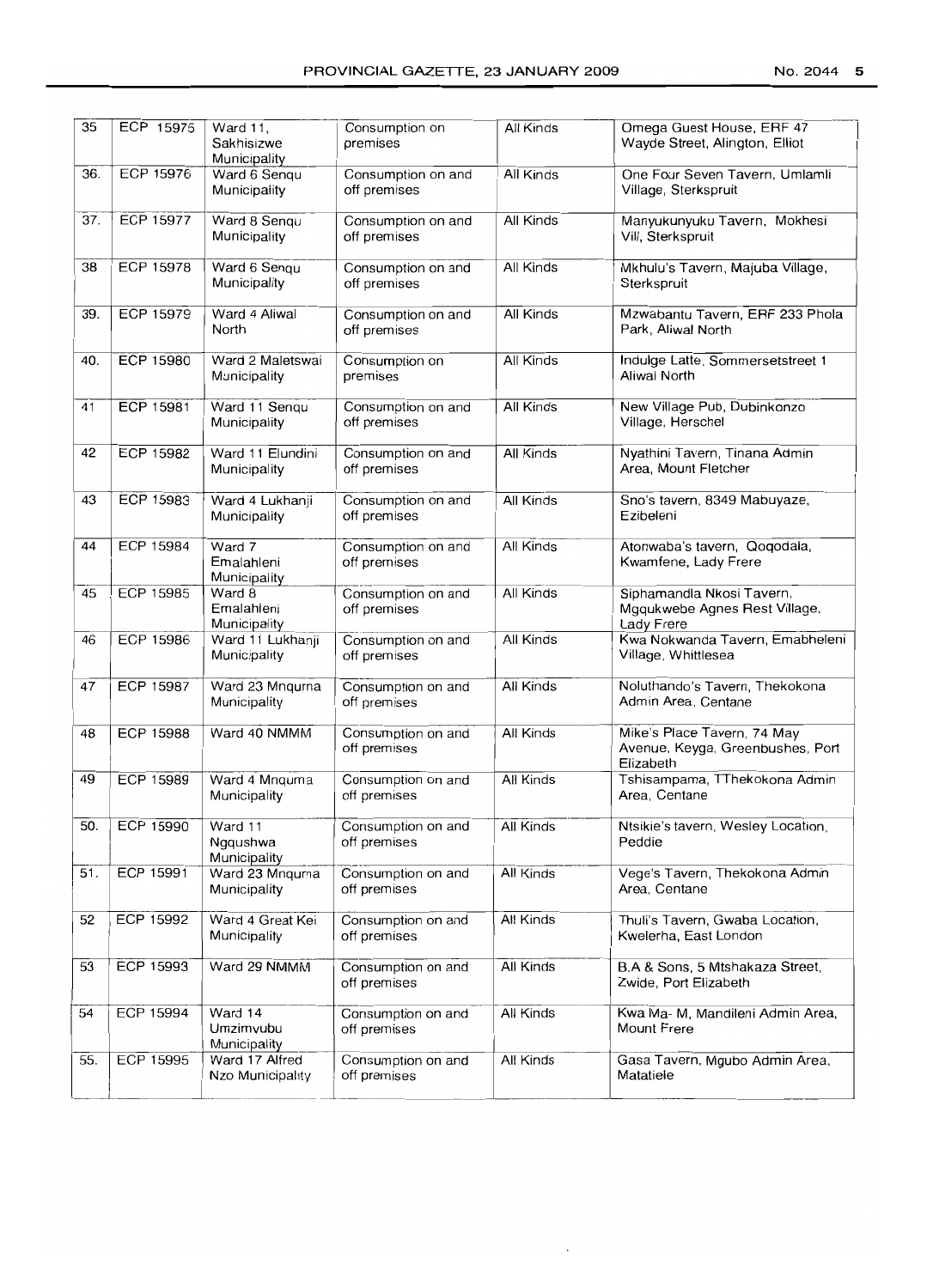$\mathfrak{t}$ 

| 56  | <b>ECP 15996</b> | Ward 8 Matatiele<br>Local Municipality      | Consumption off<br>premises        | All Kinds | Proposal Bottle Store, Nkosana<br>Admin Area, Maluti                                 |
|-----|------------------|---------------------------------------------|------------------------------------|-----------|--------------------------------------------------------------------------------------|
| 57. | <b>ECP 15997</b> | Ward 2 Ntsika<br>yethu Municipality         | Consumption on and<br>off premises | All Kinds | Ncedolwethu Tavern, Bhoveni<br>Location, Chamama Admin Area,<br>Cofimvaba            |
| 58  | ECP 15998        | Ward 6 Intsika<br>yethu Municipality        | Consumption on and<br>off premises | All Kinds | Ebony Shebeen, Lubisi Admin Area,<br>Cofimvaba                                       |
| 59. | <b>ECP 15999</b> | Ward 10 Intsika<br>yethu Municipality       | Consumption on and<br>off premises | All Kinds | Sisonke Shebeen, Emahlubini<br>Admin Area, Cofimvaba                                 |
| 60  | ECP 16000        | Ward 8<br>Emalahieni<br>Municipality        | Consumption on and<br>off premises | All Kinds | Kwa Anga's Tavern, Ejojweni,<br>Zwelethemba Admin Area, Lady<br>Frere                |
| 61  | ECP 16001        | Ward 18 Intsika<br>yethu Municipality       | Consumption on and<br>off premises | All Kinds | Sonwabile Tavern, Qwebe - Qwebe<br>Location, Cofimvaba                               |
| 62. | <b>ECP 16002</b> | Ward 8<br>Emalahleni<br>Municipality        | Consumption on and<br>off premises | All Kinds | Kwa No- Answer, Agnest Rest, Lady<br>Frere                                           |
| 63  | ECP 16003        | Ward 23 Intsika<br>yethu Municipality       | Consumption on and<br>off premises | All Kinds | Ekuphumleni Tavern, Ngabangu<br>Location, Cofimvaba                                  |
| 64  | <b>ECP 16004</b> | Ward 11 Matatiele<br>Local Municipality     | Consumption on and<br>off premises | All Kinds | Khulabhayi Tavern, Khauoe Admin<br>Area, Maluti                                      |
| 65  | <b>ECP 16005</b> | Ward 17<br>Umzimvubu<br>Municipality        | Consumption on and<br>off premises | All Kinds | Tuff Gong, Lubacweni Location,<br>Mount Frere                                        |
| 66  | ECP 16006        | Ward 10<br>Umzimvubu<br>Municipality        | Consumption on and<br>off premises | All Kinds | Five Star Tavern, Colana Admin<br>Area, Mount Frere                                  |
| 67  | <b>ECP 16007</b> | Ward 6 BCM                                  | Consumption on and<br>off premises | All Kinds | Coller's Tavern, 22 Abdurahman<br>Street, Parkside, East London                      |
| 68  | <b>ECP 16008</b> | Ward 7 Mbizana<br>Local Municipality        | Consumption on and<br>off premises | All Kinds | Cossy Ta9vern, Isikelo Admin Area,<br>Bizana                                         |
| 69  | <b>ECP 16009</b> | Ward 1 Matatiele<br>Municipality            | Consumption on and<br>off premises | All Kinds | Koenengha 7, ERF 2163 Maluti,<br>Matatiele                                           |
| 70  | ECP 16010        | Ward 20 Intsika<br>yethemba<br>Municipality | Consumption on and<br>off premises | All Kinds | Ebumnandini Branch Tavern,<br>Gxojeni Location, Qumanso Admin<br>Area, Engcobo       |
| 71  | ECP 16011        | Ward 25 KSD<br>Municipality                 | Consumption on and<br>off premises | All Kinds | Masivuye Tavern, Mavundleni<br>Location, Qingqolo Admin Area,<br>Emganduli           |
| 72  | ECP 16012        | Ward 32 KSD<br>Municipality                 | Consumption on and<br>off premises | All Kinds | KwaNtozonke Tavern, Ngqwala<br>Admin Area, Viedgesville, Umtata                      |
| 73  | ECP 16013        | Ward 10<br>Amahlathi<br>Municipality        | Consumption on and<br>off premises | All Kinds | Siyolise Tavern, Zanyokwe<br>Location, Keiskamahoek                                  |
| 74  | ECP 16014        | Ward 9 Nggushwa<br>Municipality             | Consumption on and<br>off premises | All Kinds | Mabuyi's Tavern, Pikoli Location,<br>Peddie                                          |
| 75  | ECP 16015        | Ward 3 Amahlathi<br>Municipality            | Consumption on and<br>off premises | All Kinds | Ebumnandini Tavern, Upper Gulu<br>Location, Keiskamahoek                             |
| 76  | ECP 16016        | Ward 3 Ndlambe<br>Municipality              | Consumption on and<br>off premises | All Kinds | Eyethu Tavern, 103 Harmony Park,<br>Bushmansriver Mouth, Klipfontein,<br>Port Alfred |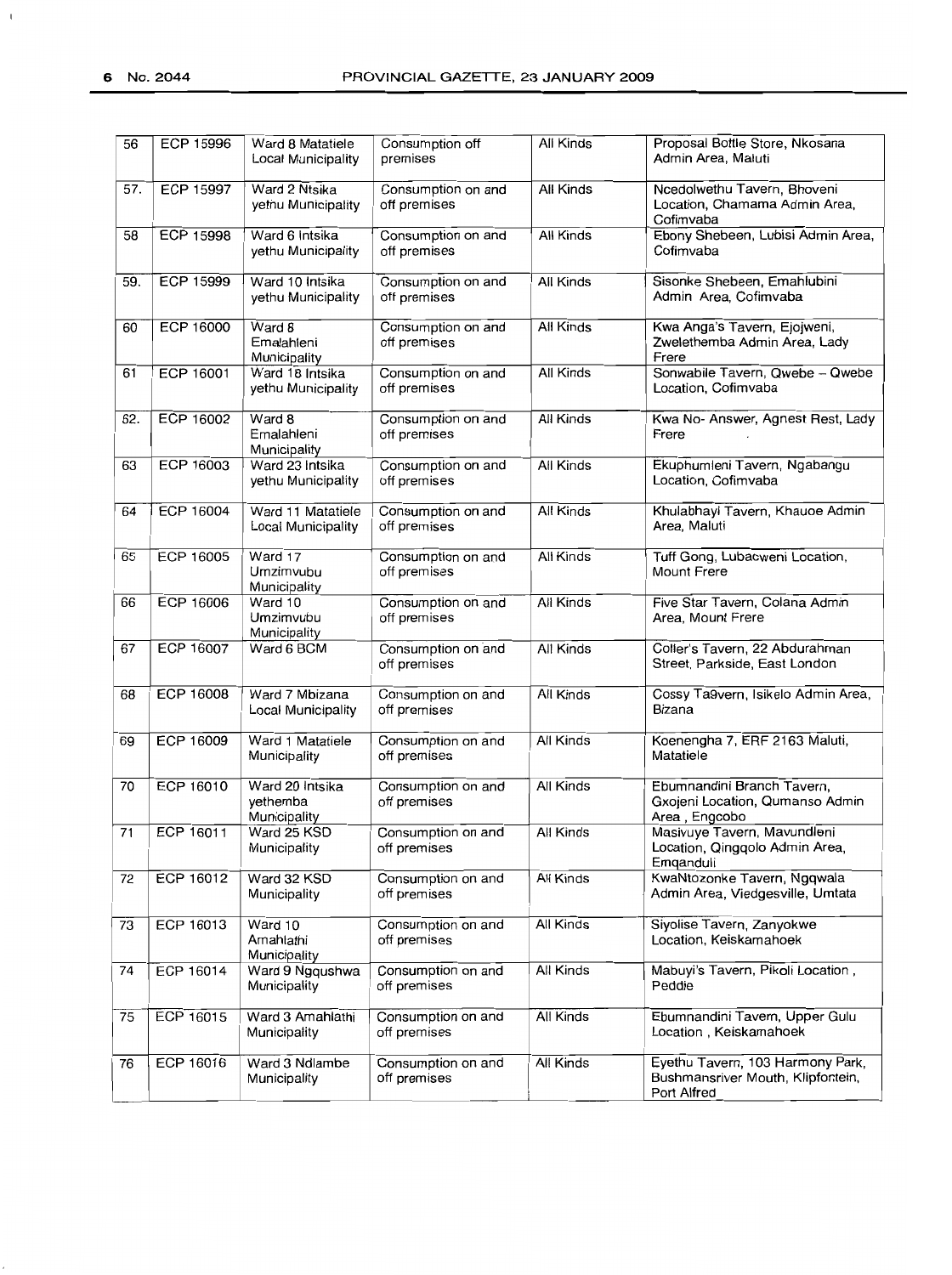| 77 | ECP 16017 | Ward 3 Amahlathi<br>Municipality     | Consumption on and<br>off premises | All Kinds | Mancane's Tavern, Cata Location,<br>Keiskamahoek              |
|----|-----------|--------------------------------------|------------------------------------|-----------|---------------------------------------------------------------|
| 78 | ECP 16018 | Ward 5 Ndlambe<br>Municipality       | Consumption on and<br>off premises | All Kinds | Thuli's Tavern, Roseline Farm,<br>Martindale                  |
| 79 | ECP 16019 | Ward 4 Konkobe<br>Municipality       | Consumption on and<br>off premises | All Kinds | Zuko's Shebeen, Nialandle<br>Location, Fort Beaufort          |
| 80 | ECP 16020 | Ward 21<br>Municipality              | Consumption on and<br>off premises | All Kinds | Three sisters shebeen, 3949<br>Gomagoma Street, Fort Beaufort |
| 81 | ECP 16021 | Ward 18 Konkobe<br>Municipality      | Consumption on and<br>off premises | All Kinds | Biza's Tavern, 405 Matikinca Street,<br>Fort Beaufort         |
| 82 | ECP 16022 | Ward 10<br>Amahlathi<br>Municipality | Consumption on and<br>off premises | All Kinds | Luvuyo Tavern, Ngcangeni<br>Location, Debeneck                |
| 83 | ECP 16023 | Ward 10<br>Amahlathi<br>Municipality | Consumption on and<br>off premises | All Kinds | Kwa Nothemba Tavern,<br>Ngcamngeni Location, Debenek          |
| 84 | ECP 16024 | Ward 47 NMMM                         | Consumption on and<br>off premises | All Kinds | Tutuse's Place, 1 Gqubusha Street,<br>KwaNobuhle, Uitenhage   |